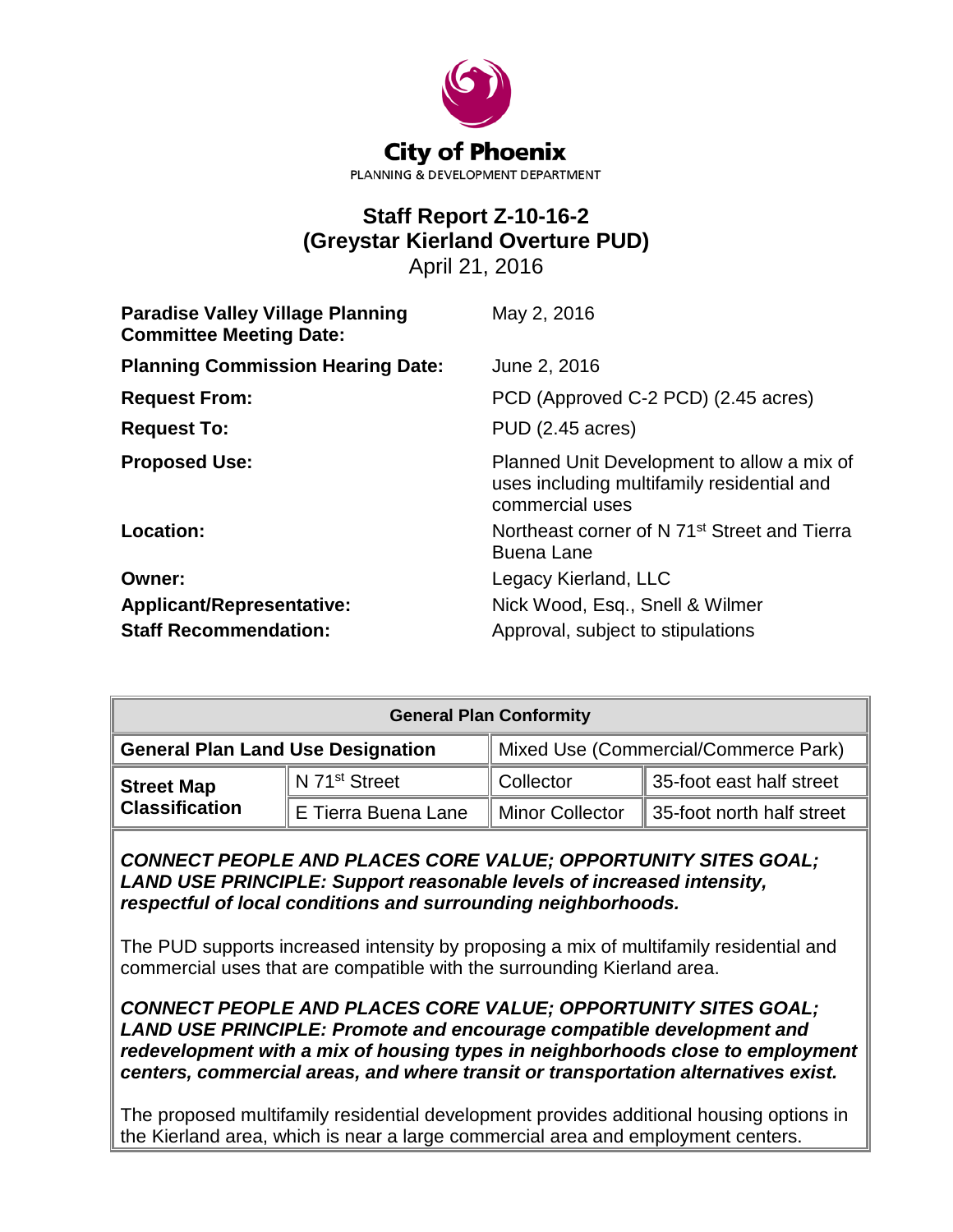#### *CELEBRATE OUR DIVERSE COMMUNITIES & NEIGHBORHOODS CORE VALUE; CLEAN NEIGHBORHOODS GOAL: The preservation, maintenance and improvement of property conditions should be promoted to mitigate or eliminate deterioration or blight conditions and to help encourage new development and reinvestment within our communities.*

The subject site is currently a vacant furniture store and therefore the redevelopment of this parcel to a multifamily development will provide property improvements to benefit the area.

| <b>Surrounding Land Uses/Zoning</b> |                                |                                    |
|-------------------------------------|--------------------------------|------------------------------------|
|                                     | <b>Land Use</b>                | <b>Zoning</b>                      |
| <b>On Site</b>                      | <b>Vacant Furniture Store</b>  | PCD (Approved C-2 PCD)             |
| <b>North</b>                        | Office                         | PCD (Approved C-2 PCD)             |
| <b>South</b>                        | <b>Furniture Store</b>         | PCD (Approved C-2 PCD)             |
| <b>East</b>                         | <b>Furniture Store</b>         | PCD (Approved C-2 PCD)             |
| West                                | <b>Multifamily Residential</b> | PCD (Approved C-2 M-R DNS/WVR PCD) |

## **Background/Issues/Analysis**

#### SUBJECT SITE

- 1. This is a request to rezone a 2.45 acre site located at the northeast corner of N  $71^{st}$ Street and Tierra Buena Lane. The request is to rezone from PCD (Approved C-2 PCD) to PUD to allow a mix of uses including multifamily residential and commercial. The proposed multifamily residential units will be marketed towards the 55 and older active adult demographic.
- 2. The proposed PUD site is currently vacant, but was formerly a furniture store. Furniture stores are located to the south and east and an office building is located north of the site. The Landmark Condominiums are located to the west of the site. Scottsdale Road, which serves as the border between the City of Phoenix and the City of Scottsdale, is located a half block east of the site.

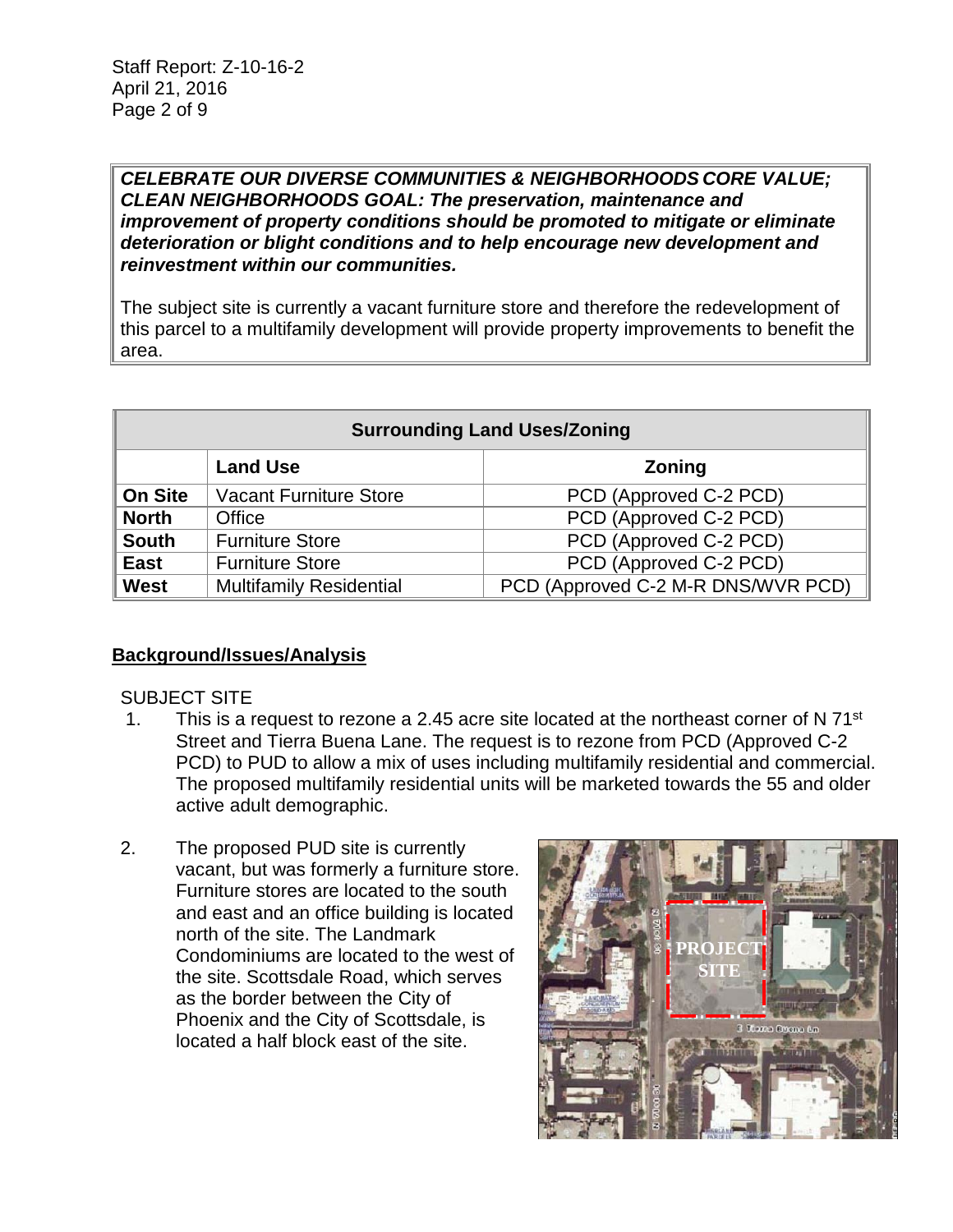Staff Report: Z-10-16-2 April 21, 2016 Page 3 of 9

3. The PUD site is located within the larger Kierland area, which consists of the Kierland Commons lifestyle center, restaurants, retail, the Westin Kierland Resort & Spa, offices, and multifamily residential. The site is located north of the Optima Kierland Center PUD, which was approved to allow a mix of mid-rise multifamily and commercial development (Z-22-14).

### SURROUNDING USES, GENERAL PLAN & ZONING

4. The subject site is currently zoned PCD (Approved C-2 PCD). The property to the north, south, and east of the site is zoned PCD (Approved C-2 PCD). To the east, the property is zoned PCD (Approved C-2 M-R DNS/WVR PCD).

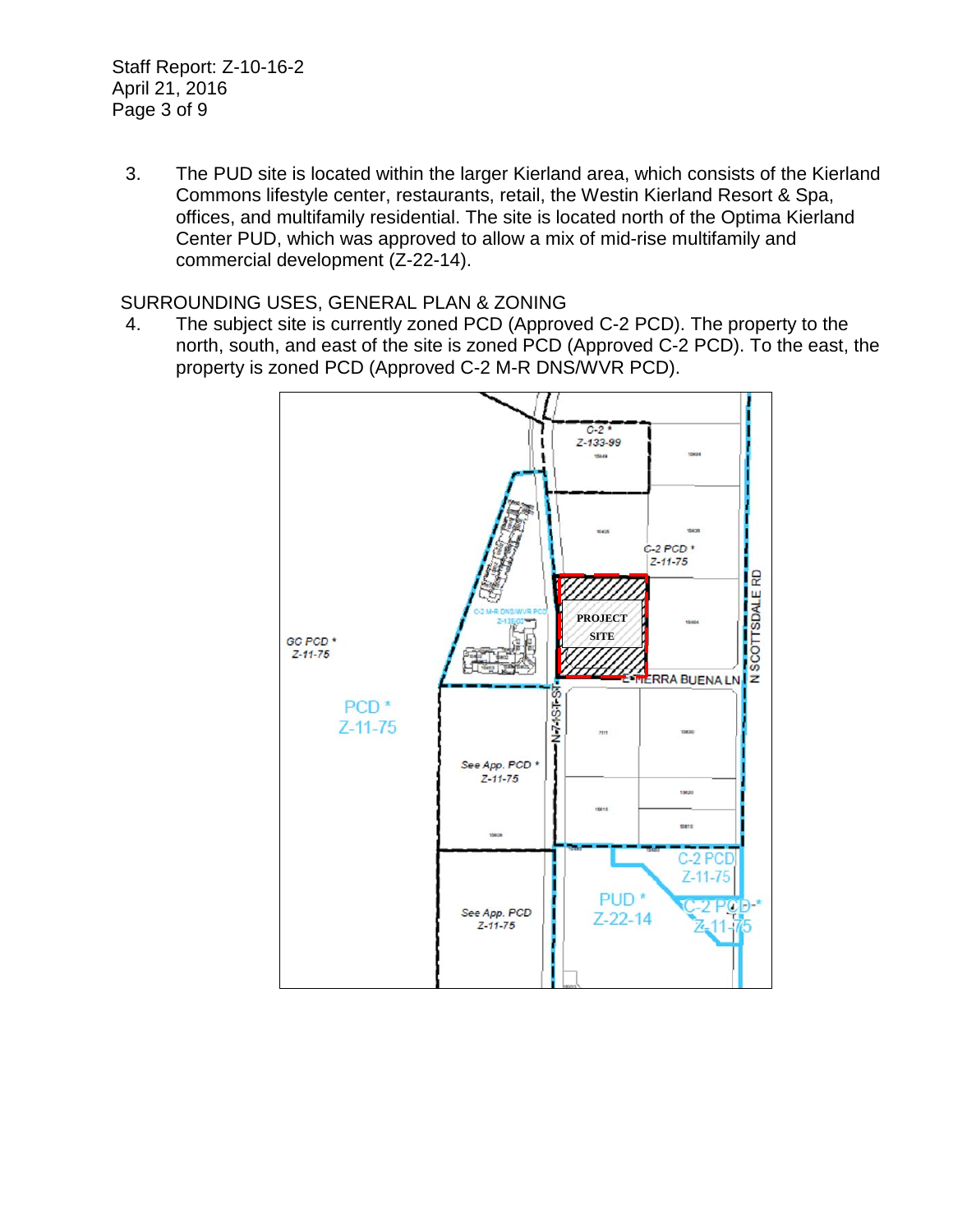Staff Report: Z-10-16-2 April 21, 2016 Page 4 of 9

5. The General Plan Land Use Map designation for the subject site is Mixed Use (Commercial/Commerce Park/Business Park). The proposal does not conform to the General Plan Land Use designation; however, the subject site is under 10 acres and therefore a General Plan amendment is not required.

> The General Plan Land Use Map designation surrounding the site is also Mixed Use (Commercial/Commerce Park/Business Park).



#### PROPOSAL

9. The proposal was developed using the PUD zoning designation which allows an applicant to propose uses, development standards, and design guidelines for a site. One of the goals of this process is to allow the applicant to develop standards that respond to the surrounding environment more so than conventional zoning districts allow. The end result is a site rezoned with standards crafted specifically for the site.

The Greystar Kierland Overture PUD provides a framework for development within the PUD area. However, specific development projects will be required to go through the Planning and Development review process.

10. Below is a summary of the proposed standards for the subject site as described in the attached PUD Development Narrative date stamped April 19, 2016 (attached).

#### *List of Uses*

The Development Narrative proposes a number of permitted uses. The proposed uses consist of the permitted C-2 zoning uses found in Section 623 of the zoning ordinance and expands these uses to include multifamily residential with a maximum density of 88 du/acre.

#### *Development Standards*

The PUD proposes to develop a five-story multifamily development with a maximum building height of 68 feet. The conceptual site plan, included within the Development Narrative, shows the development with 171 units.

The proposed development standards outlined in the table below only apply to multifamily residential development. All other uses are to be developed under the standards of the C-2, Intermediate Commercial District as codified in Section 623 of the Phoenix Zoning Ordinance.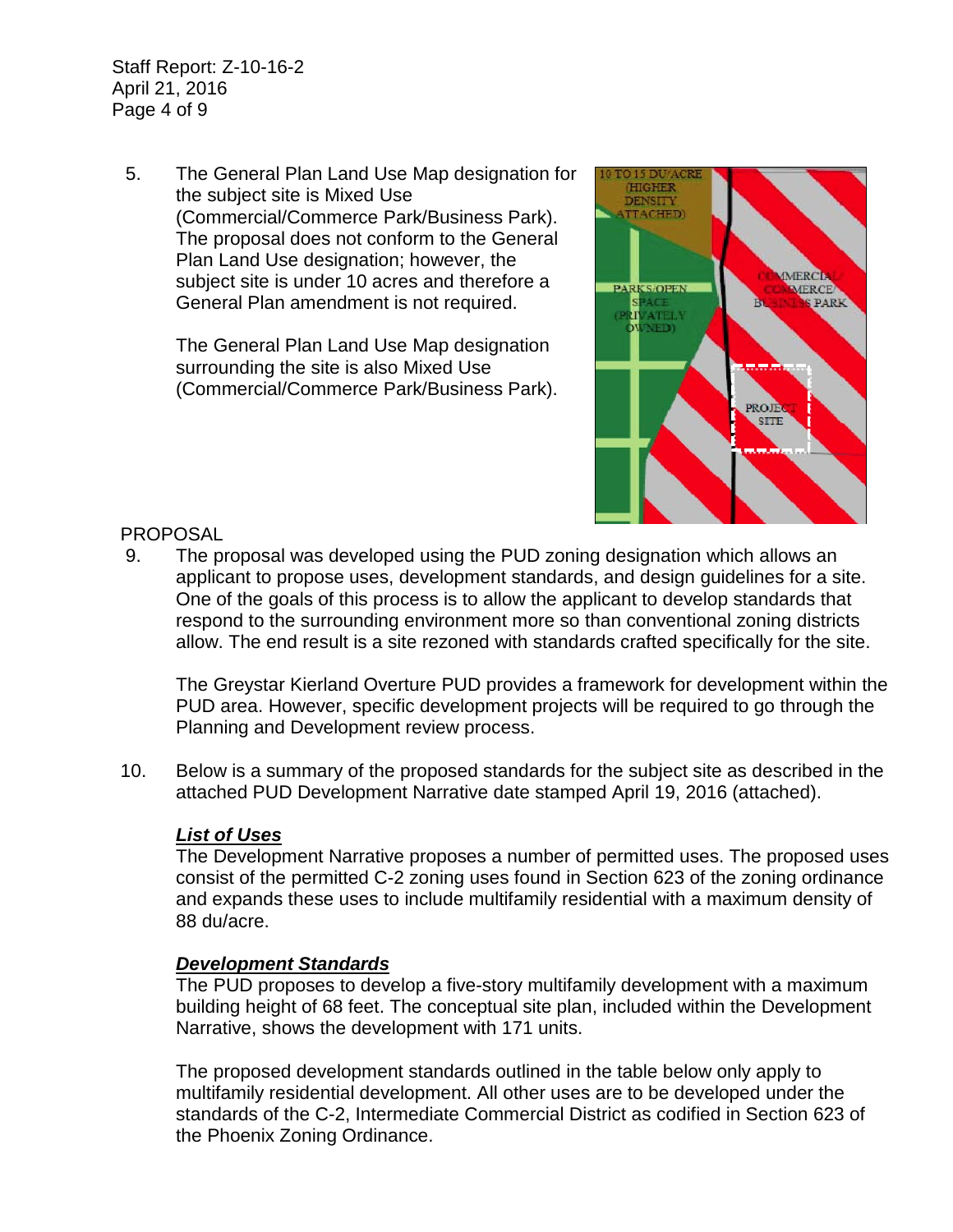| Development Standards for Multifamily Residential | <b>Proposed Allowance</b> |
|---------------------------------------------------|---------------------------|
| <b>Maximum Density</b>                            | 88 du/acre                |
| Minimum Lot Width/Depth                           | No minimum                |
| Minimum Setback - Street Side                     | 8 feet                    |
| Minimum Setback – Not Adjacent to Right-of-Way    | 10 feet                   |
| <b>Maximum Building Height</b>                    | 68 feet                   |
| <b>Maximum Lot Coverage</b>                       | 90%                       |

#### *Landscape Standards*

The PUD proposes landscape standards outlined in the table below to only apply to multifamily residential development. All other uses are to be developed under the landscape standards of the C-2, Intermediate Commercial District as codified in Section 623 of the Phoenix Zoning Ordinance.

| Landscape Standards for<br><b>Multifamily Development</b> | <b>Proposed Allowance</b>                                                                                                       |
|-----------------------------------------------------------|---------------------------------------------------------------------------------------------------------------------------------|
| <b>Street Trees</b>                                       | A minimum of 1 tree per 30 linear feet of frontage<br>(excluding driveways).                                                    |
|                                                           | A minimum of 50% of the trees shall be 36 inch box<br>size with the remaining 50% being a minimum of 24<br>inch box size.       |
|                                                           | Trees shall be kept out of the required sight visibility<br>triangles.                                                          |
|                                                           | A maximum of 3 genus of trees shall be allowed per<br>street frontage.                                                          |
| <b>Perimeter Trees</b>                                    | A minimum of 1 tree per 70 linear feet of perimeter<br>(excluding driveways).                                                   |
|                                                           | A minimum of 50% of the trees shall be 36 inch box<br>size with the remaining 50% being a minimum of 24<br>inch box size.       |
| <b>Shrubs</b>                                             | Shrubs at street frontages shall be installed at a rate<br>of 1 shrub per 25 square feet of landscape area.                     |
|                                                           | Perimeter area shrubs shall be installed at a rate of 1<br>shrub per 65 square feet of landscape area.                          |
| <b>Decomposed Granite</b>                                 | Shall be Madison Gold or Yavapai Gold, 1/2 inch<br>screened at a minimum depth of s inch thickness over<br>all landscape areas. |
| Dog Park                                                  | Inert surfaces shall be synthetic turf or a combination<br>of synthetic turf and 1/4 inch of decomposed granite.                |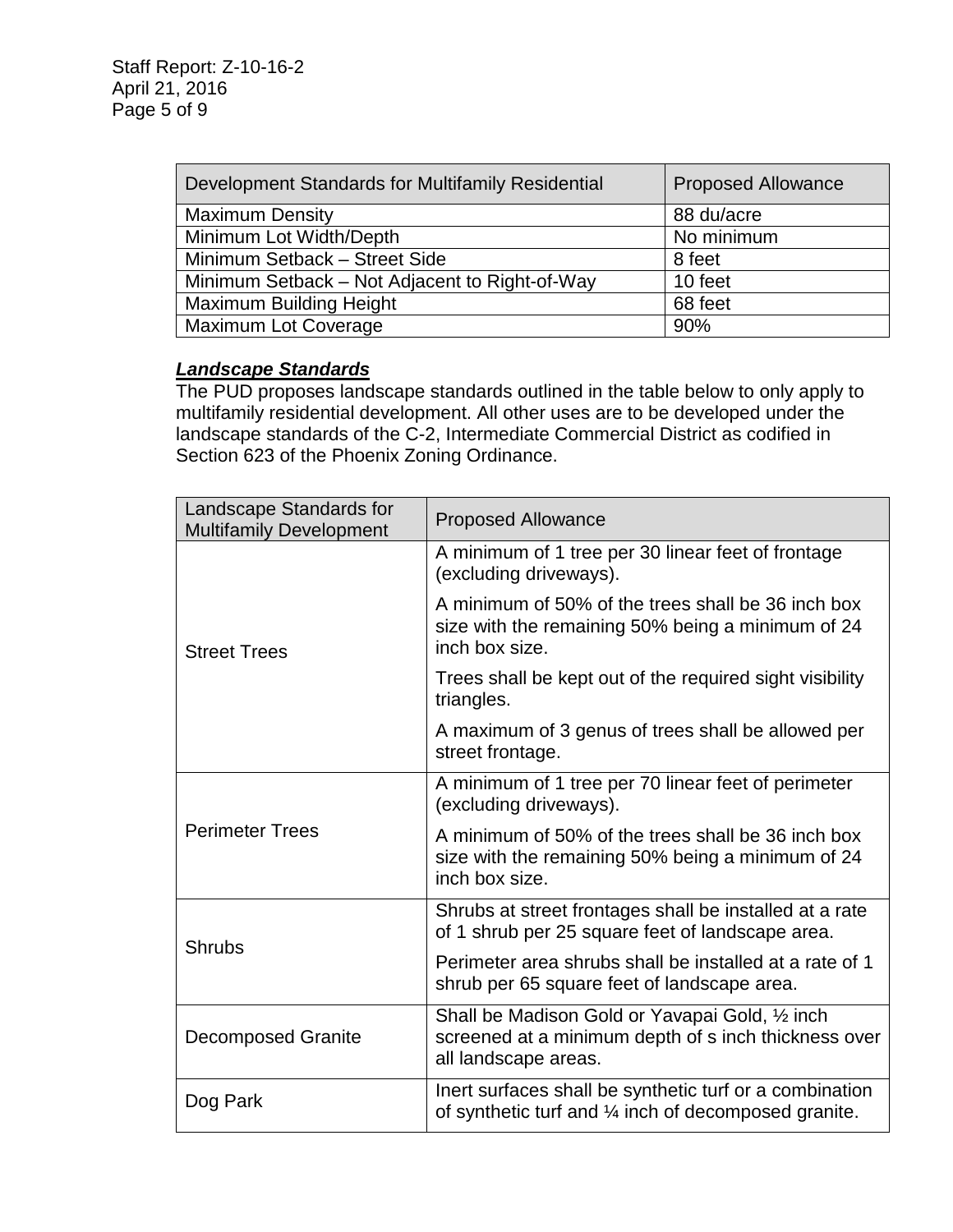### *Parking Standards*

The development of the site shall comply with Section 702 of the Phoenix Zoning Ordinance with the exception for multifamily residential. The proposed parking standards for multifamily residential is no less than 1.2 spaces per dwelling unit.

#### *Amenities*

The PUD proposes amenities for multifamily residential uses only to provide an 11,000 square foot podium courtyard which shall include a pool, spa, covered grill areas, outdoor lounge, pool cabanas, decorative pots and landscaping.

All other developments that are not multifamily residential shall comply with C-2, Intermediate Commercial District as codified in Section 623 of the Phoenix Zoning Ordinance.

### *Shade*

The proposed shade standards for multifamily development require that a minimum of 25% of the podium courtyard shall be shaded by means of structural shade elements, cabanas, trees, and umbrella furnishings. In addition, public sidewalks/pedestrian ways will be provided with a minimum of 50% shade cover at vegetation maturity for the selected species.

All other developments that are not multifamily residential shall comply with C-2, Intermediate Commercial District as codified in Section 623 of the Phoenix Zoning Ordinance.

#### *Lighting Plan*

All lighting will be consistent with the standards of Section 704 of the Phoenix Zoning Ordinance.

#### *Design Guidelines and Standards*

The site is located within the Kierland Master Association and therefore all development on the site is subject to the review and approval of the Kierland Master Association Design Review Committee design guidelines, in addition to the City's standards.

For multifamily development, the final elevations and building plans submitted to the City shall include evidence of the provision that are outlined in the table below. All other developments that are not multifamily residential shall comply with C-2, Intermediate Commercial District as codified in Section 623 of the Phoenix Zoning Ordinance.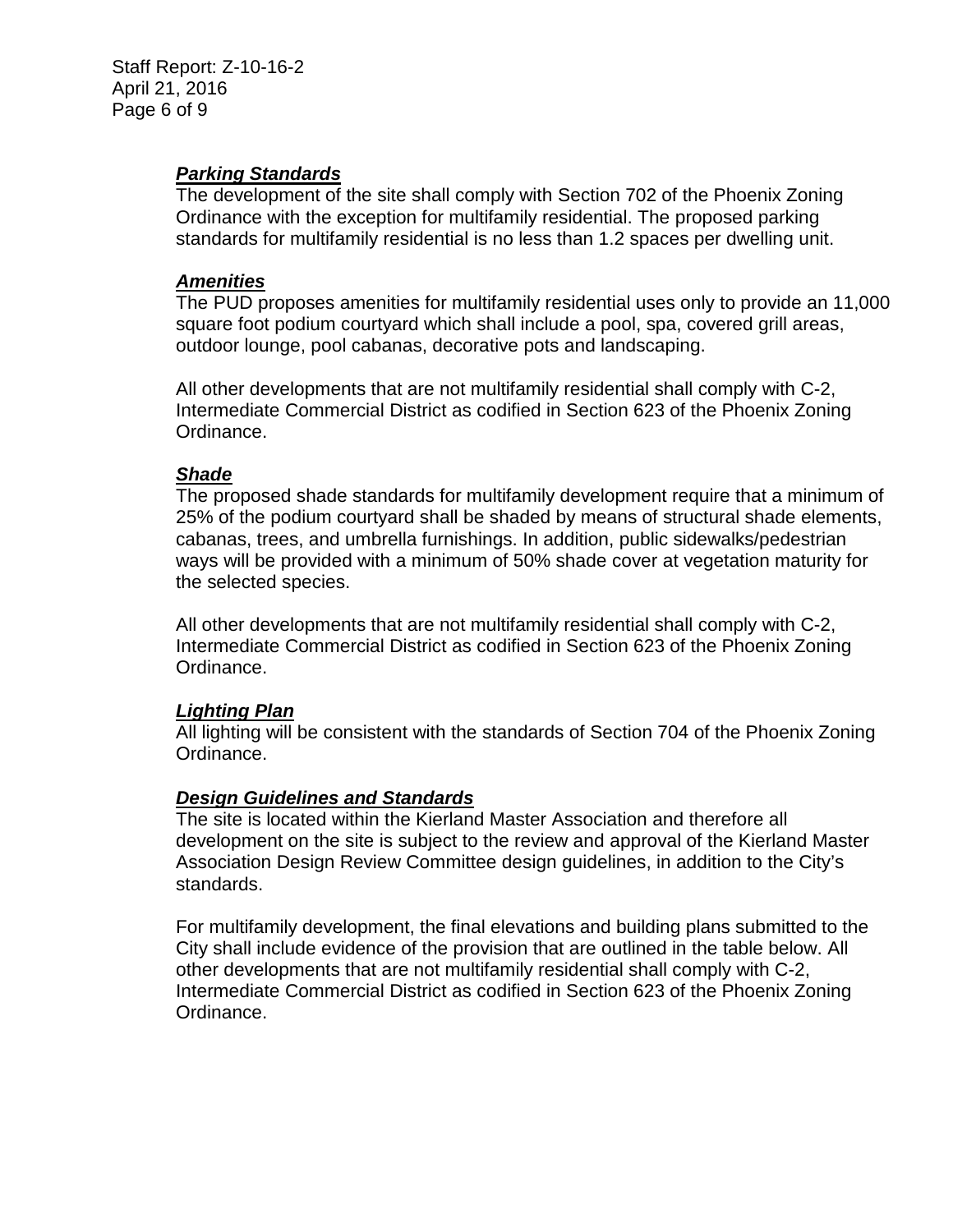| Design Standards for<br><b>Multifamily Development</b> | <b>Proposed Allowance</b>                                                                                                                                                                                         |
|--------------------------------------------------------|-------------------------------------------------------------------------------------------------------------------------------------------------------------------------------------------------------------------|
| <b>Exterior Materials</b>                              | Stone or Stimulated stone: 10%                                                                                                                                                                                    |
|                                                        | Perforated Metal Panels: 5%                                                                                                                                                                                       |
|                                                        | Glazing: 20%                                                                                                                                                                                                      |
|                                                        | Stucco: Balance of façade                                                                                                                                                                                         |
| <b>Exterior Façade</b>                                 | 75% of residential units to have exterior balcony<br>and/or patio spaces                                                                                                                                          |
| <b>Color Palette</b>                                   | Desert earth tones utilizing a variety of tans, browns,<br>beiges, grays, green, and roses:                                                                                                                       |
|                                                        | Exhibit 4, Color Palette/Materials in the PUD<br>narrative provides examples of colors that may be<br>utilized; final colors are to be approved by the<br>Kierland Master Association Design Review<br>Committee. |

### *Signage*

The project is subject to the comprehensive sign plan adopted pursuant to Section 705.E.2 that is applicable to the greater Kierland area. All signage is subject to said comprehensive sign plan and any amendments thereto.

For multifamily residential development only, the PUD proposes exterior signage consisting of primary identification signage, leasing entrance signage, management signage, and garage/directional signage. All other sign types not specially addressed in this PUD shall comply with Section 705 of the Phoenix Zoning Ordinance.

All other developments that are not multifamily residential shall comply with C-2, Intermediate Commercial District, Section 623 standards and Section 705 standards related thereto.

#### *Sustainability*

#### *City Enforced:*

The city of Phoenix enforced sustainability standards are to be documented as part of the standard building permit issuance process and will show compliance with the following features:

a) High efficiency mechanical equipment, with a third party inspection of installation

- b) Individual water heaters (to encourage conservation)
- c) Dual glaze windows with high performance glazing
- d) Lower flow toilets and showerheads
- e) Energy star rated appliances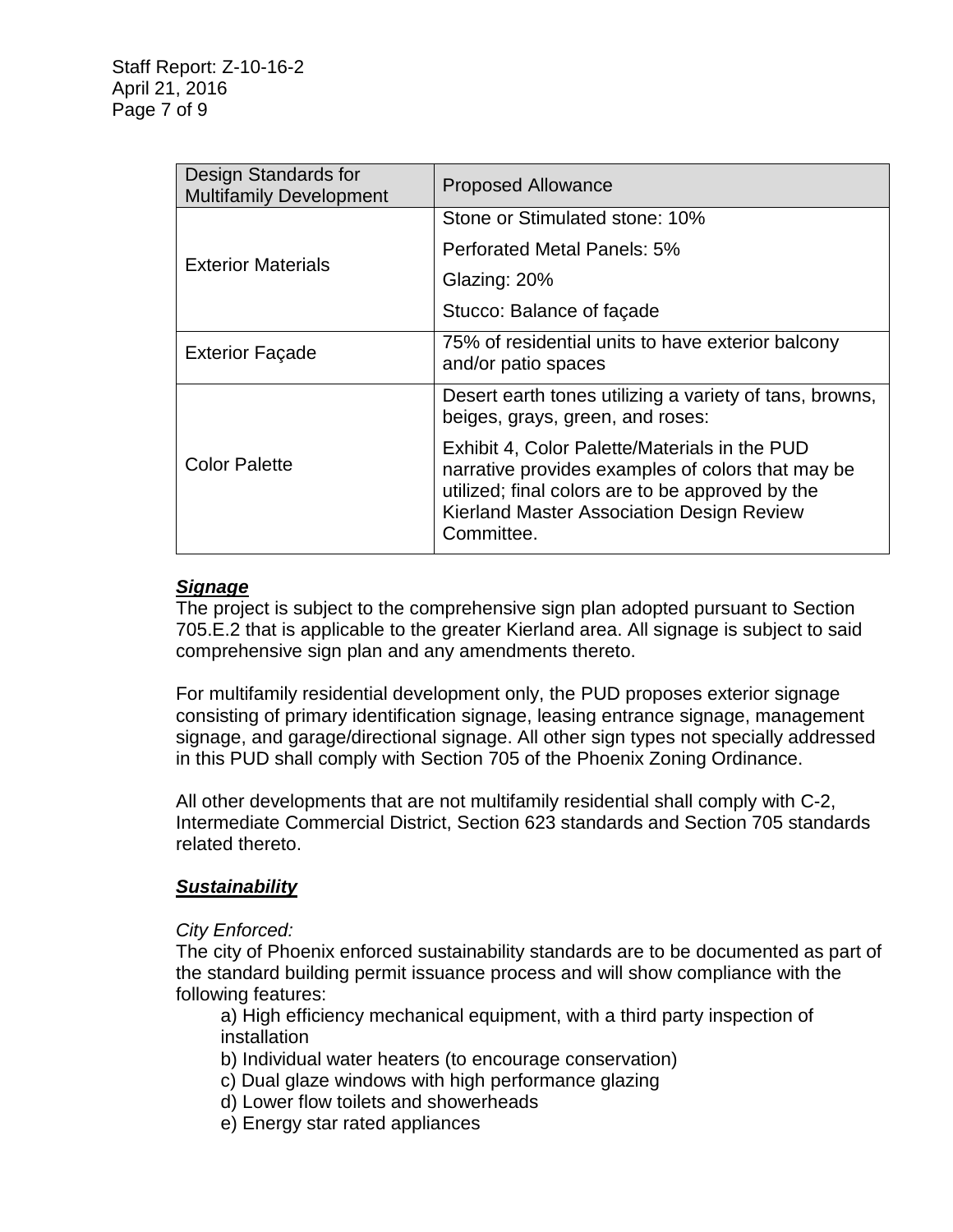f) Site design for minimized heat island effect. Resident parking is shaded below building minimizing asphalt exposure, building roof to be light colored to maximize SRI.

g) 100% of residential units provided with access to recycling.

### *Developer Enforced:*

The PUD proposed developer enforced sustainability standards that are not implemented by the City; however, the developer commits to providing the following:

- a) Use of synthetic turf on podium and Dog Park.
- b) Pool located to minimize direct sun exposure

c) On-site amenities, activity programs and community shuttle to encourage residents to remain on property, reducing off site traffic trips.

## *Phasing*

The project will be constructed in one phase.

#### MISCELLANEOUS

- 11. Water and sewer capacity is a dynamic condition that can change over time due to a variety of factors. The requirements and assurances water and sewer service are not determined until the time of application for site plan or building permit approval. These requirements will be based on the status of the water and sewer infrastructure when the application is submitted. For any given property, these requirements may vary over time to be less or more restrictive depending on the status of the City's infrastructure.
- 12. Development and use of the site is subject to all applicable codes and ordinances. Zoning approval does not negate other ordinance requirements and other formal actions may be required.

## **Findings**

- 1. The proposal is compatible with the existing multifamily residential and commercial developments in the surrounding area.
- 2. The proposed development will provide additional housing choices for residents that are 55 and older.

#### **Stipulations**

1. An updated Development Narrative for the Greystar Kierland Overture PUD reflecting the changes approved through this request shall be submitted to the Planning and Development Department within 30 days of City Council approval of this request. The updated Development Narrative shall be consistent with the Development Narrative date stamped April 19, 2016.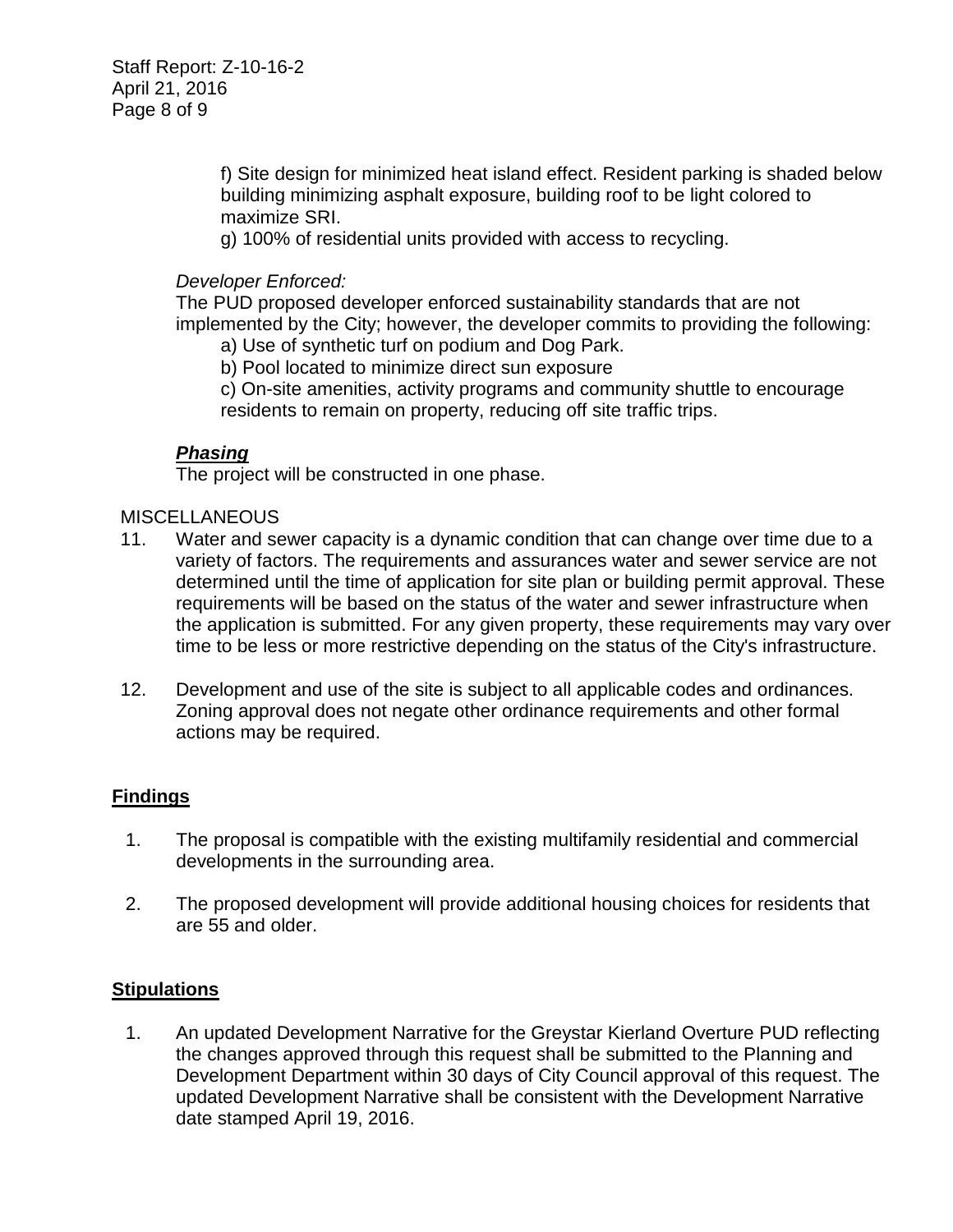- 2. The developer shall record a Notice to Prospective Purchasers of Proximity to Airport in order to disclose the existence, and operational characteristics of Scottsdale Municipal Airport (SOL) to future owners or tenants of the property. The form and content of such documents shall be according to the templates and instructions provided which have been viewed and approved by the City Attorney.
- 3. The developer shall provide documentation to the City prior to final site plan approval that Form 7460-1 has been filed for the development and that the development received a "No Hazard Determination" from the Federal Aviation Administration (FAA).
- 4. If temporary equipment used during construction exceeds the height of the permanent structure a separate Form 7460-1 shall be submitted to the Federal Aviation Administration (FAA) and a "No Hazard Determination" obtained prior to the construction start date.
- 5. The developer shall update all existing off-site street improvements (sidewalks, curb ramps, and driveways) to current ADA guidelines.

#### **Writer**

Hannah Oliver April 21, 2016

**Team Leader**

Marc Thornton

### **Attachments**

Zoning Sketch Aerial Map PUD Narrative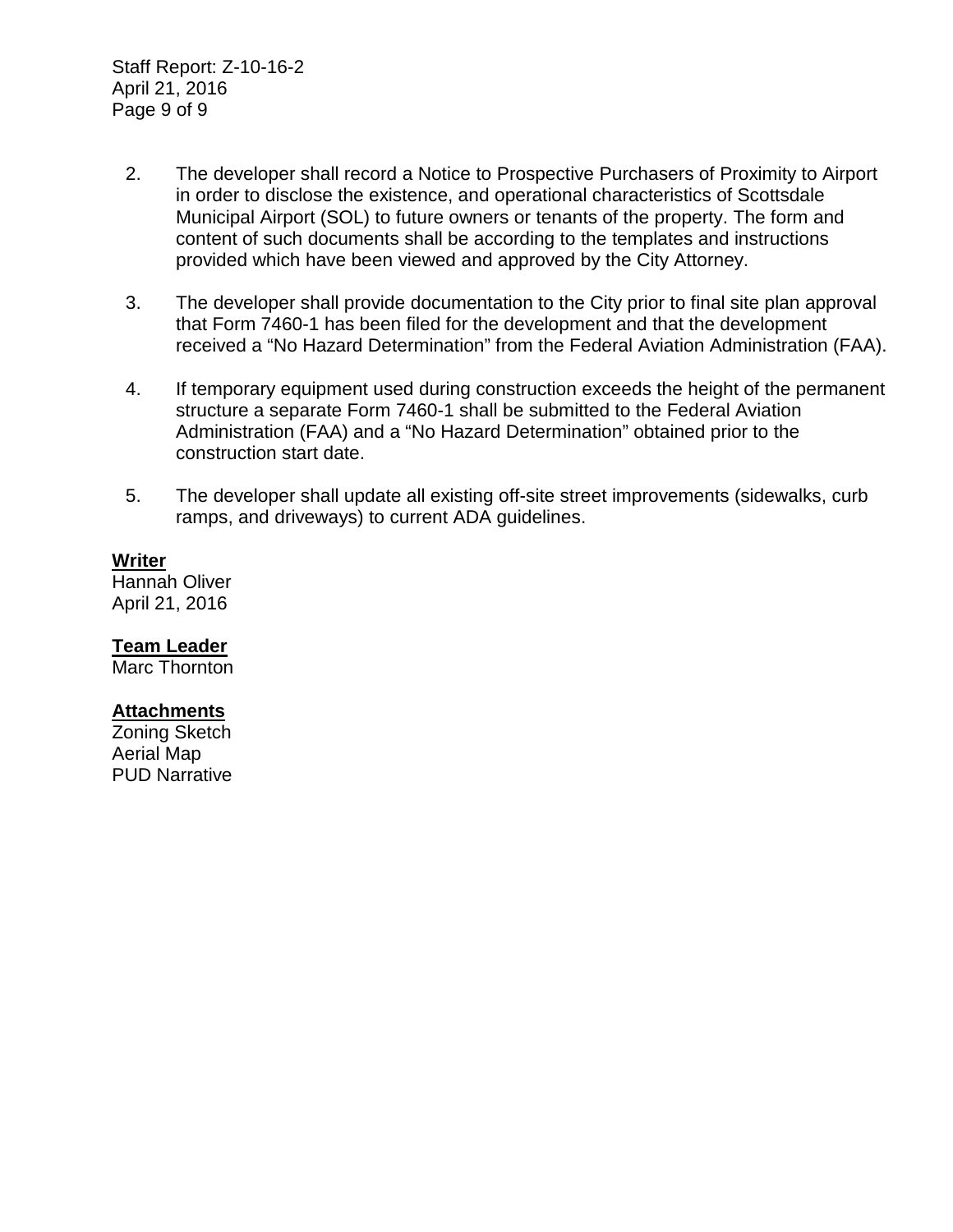